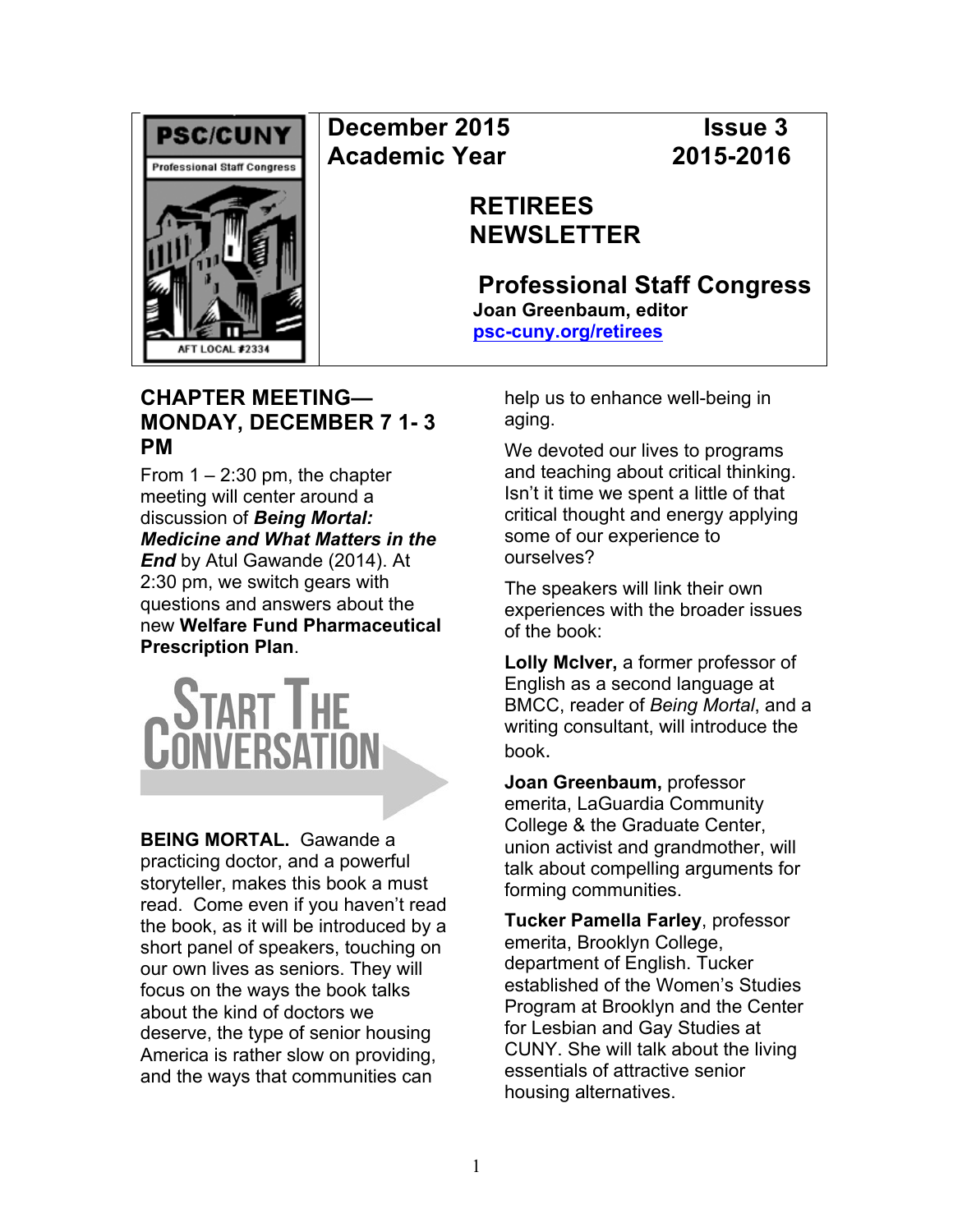[An interesting review that also can serve as a summary of the book appeared in the *New York Review of Books* and is available at tinyurl.com/BeingMortalNYR.]

#### **The Retirees Executive Committee**

will meet at 10 AM inthe Dec 7 meeting in the PSC's Justice Room, 15<sup>th</sup> floor. Executive Committee meetings are open to all members.

As always, the Chapter meets at 61 Broadway, 16th floor, in PSC Union Hall, 1–2:30 PM. Light refreshments will be served. *Being Mortal*—beats the alternative. Come for *Being Mortal* and stay for:

# PRESCRIPTIONS **Welfare Fund Changes Plans**

**2:30 PM.** Welfare Fund Executive Director, Larry Morgan, accompanied by Donna Costa and Patrick Smith, will discuss the change to the CVS/Caremark prescription drug benefit by the **PSC/CUNY Welfare Fund.**

**CLIMATE JUSTICE WORKING GROUP—3-4:30 PM.** An outgrowth of last month's Chapter meeting welcomes new participants.

## **WINTER LUNCHEON— JANUARY 11**

**CUNY And The Civil Rights Movement**

**Bearing Witness: Mississippi Summer/ Selma** 



*The Student Voice,* the 1964 newspaper that SNCC published in Mississippi

Many CUNY students participated in the 1964 Mississippi Freedom Summer and the 1965 Selma marches. **Mark Levy**, who was one of several Queens College students who journeyed south for the Mississippi Summer, will speak. **Stephen Somerstein**, who in 1965 was photo editor of the evening student newspaper at CCNY, has graciously provided us with digital photos chronicling Selma from his ten-month exhibit at the NY Historical Society, which just closed.

A handful of members of our retiree chapter also bore witness in Mississippi and/or Alabama in 1964- 5. They are invited to break bread with us on our dime (simply contact us at retirees@pscmail.org). For everybody else, reservations are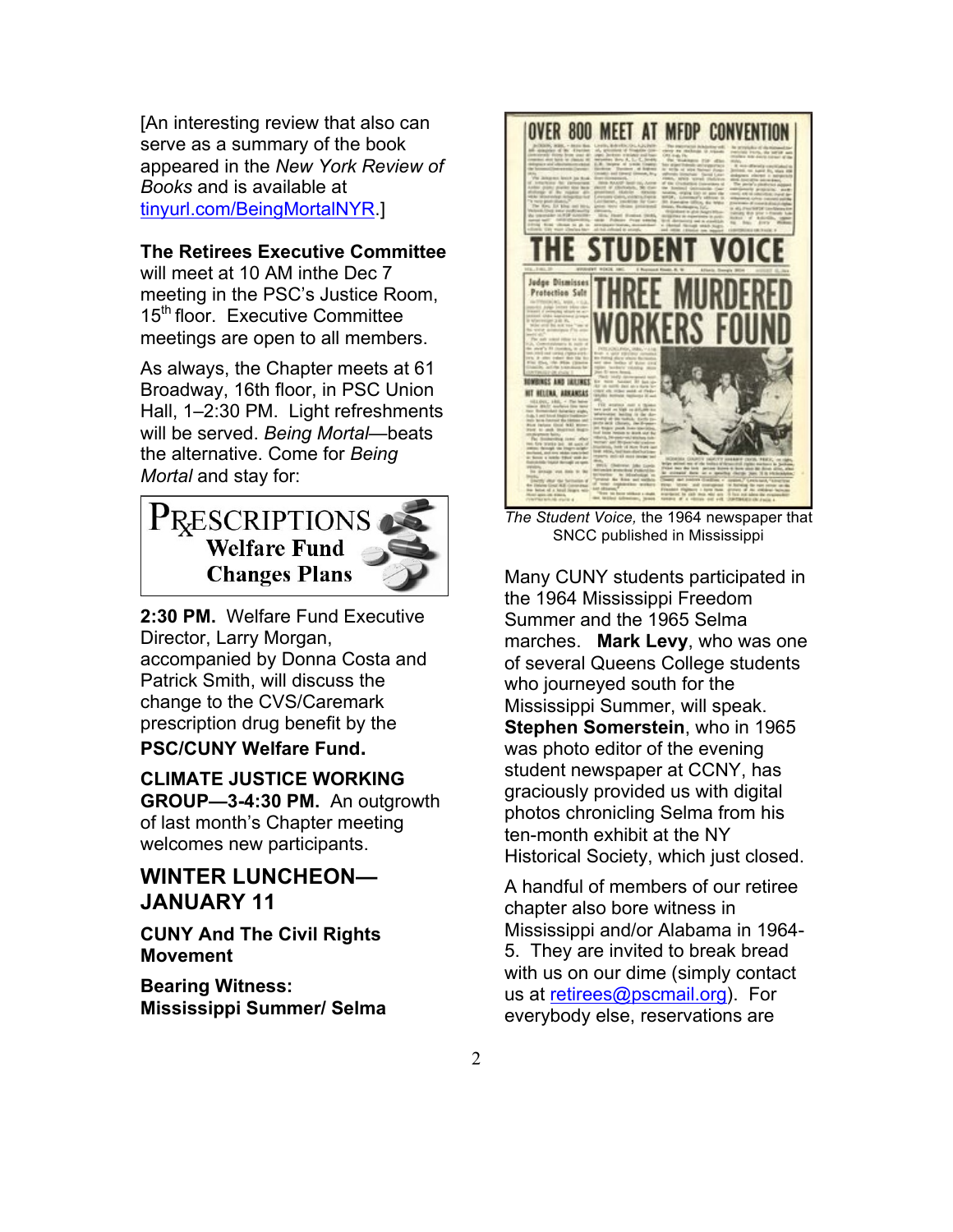\$26. The reservation form is available at

tinyurl.com/Jan11reservation (or accompanied this newsletter if you received it by snail mail).

#### **PSC RETIREE WRITERS' WORKSHOP—DEC 15, 2-4 PM**

The first ever PSC writer's group was formed last month. Join please if you are interested in leaving your apartment and sharing your writing. Bring up to four pages of something you want to share, along with six copies for others. Connie Gemson, LaGuardia retiree, coordinates this workshop held at 61 Broadway, 15<sup>th</sup> floor. Email Connie for more information: chgemson@aol.com.

#### **RETIREE CHAPTER ELECTION**

The Retirees Chapter will elect its officers for 2016-2019 in April.

There are 19 chapter positions up for election: chapter chair, vice chair, secretary, four officers-at-large, six delegates to the Delegate Assembly, five alternate delegates to the Delegate Assembly and one representative to the PSC-CUNY Welfare Fund Advisory Council.

The deadline for filing a Declaration of Candidacy is January 6. Nominating petitions will be circulated in February. Ballots will be mailed April 1 and counted on April 29. If you are interesting in serving, please email us at: retirees@pscmail.org.

Full details and an election notice are available on the PSC website.

#### **FLORIDA RETIREES AND SNOWBIRDS: SAVE THE DATE**

The annual Florida Branch Benefits Seminar and Luncheon is set for Monday, February 8 at the Lakeside Terrace in Boca Raton.

An invitation and reservation form will be sent to all PSC retiree residents in Florida in a few weeks. If you are a snowbird and wish to be included in the mailing, contact the chapter at retirees@pscmail.org, providing us with your name and mailing and email addresses.



In late October, retirees received a letter soliciting contributions for PSC/CUNY COPE, the union's political action fund. Retirees responded generously, contributing over \$4,000 (with an average donation of over \$50) within two weeks of receiving the letter. At a minimum, we would like to double that total.

We need to elect advocates in New York City, Albany and Washington who will promote the interests of our students, faculty, professional staff and university and work to expand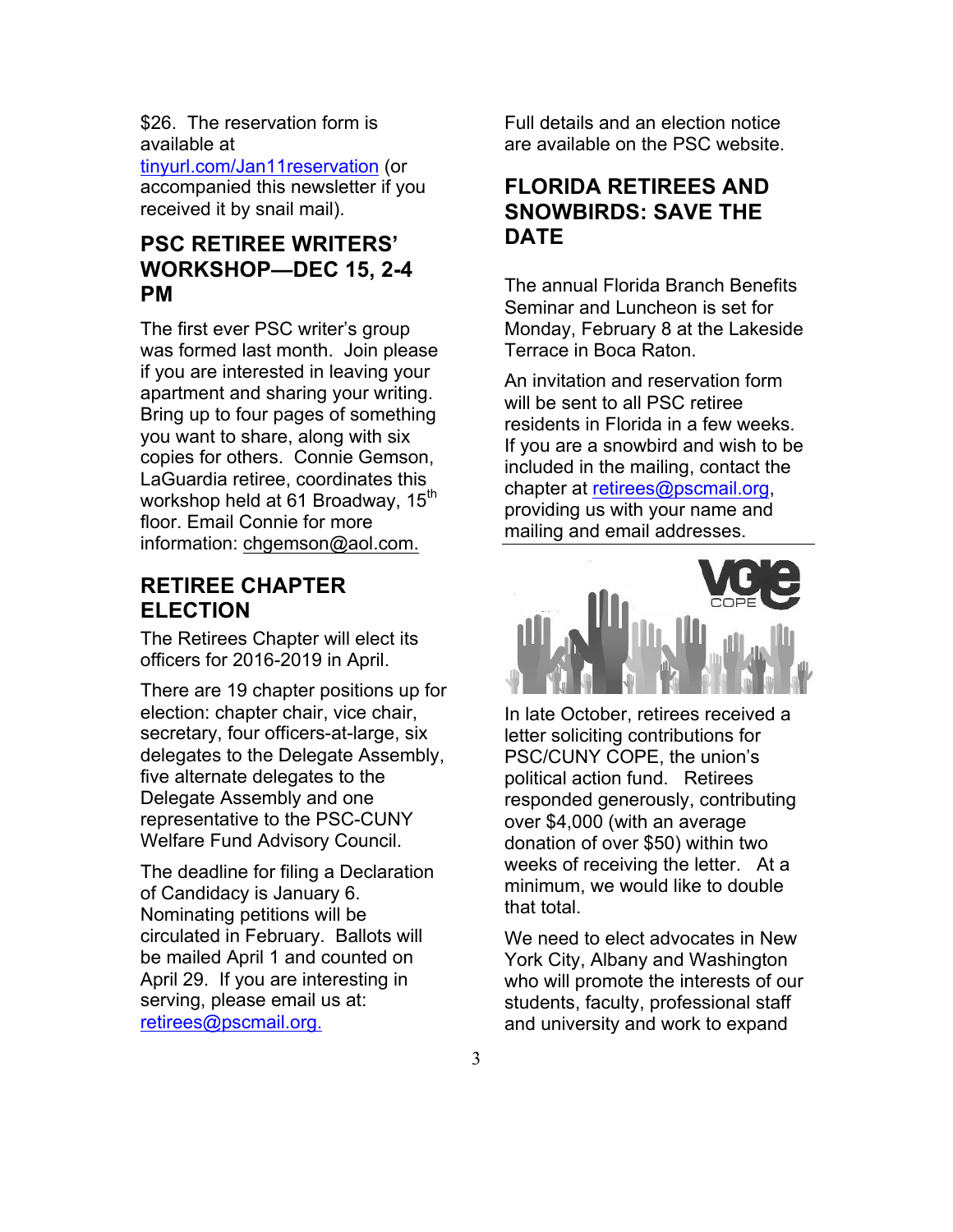the safety net so essential to us as retirees. If you have not contributed, please do so by sending a check in the prepaid envelope provided with the solicitation letter. If you misplaced the mailing, you can simply make out a check payable to PSC/CUNY COPE and mail to:

PSC/CUNY COPE Fifteenth Floor 61 Broadway New York, NY 10006

#### **WORLD CLIMATE SUMMIT 2015, PARIS**

Our November meeting gave a kickstart in helping us parse the December Climate Meetings in Paris. The City of Light will be the epicenter of world-wide climate talks beginning November 30.

**Dr. Reginald Blake**, associate professor of physics at City Tech, presented us at the meeting on November 2 with the scientific principles underpinning climate change. With colorful graphics he displayed and discussed, among other issues, the greenhouse effect, and amused us into absorbing the material with short quizzes. He demonstrated how fossil fuels contribute to climate change, and outlined what changes we may expect in weather patterns in the coming years. Blake concluded with "we have already done such damage to the atmosphere that stopping tomorrow would not stop some of the impacts already in action." Future

generations must be informed and take action. "We need to become very militant and very serious about climate change."



**Dr. Lara Skinner,** of the Global Labor Institute, Cornell University, reflected upon the Peoples Climate March last year. She believes that the 300,000-person action was the first mass march about "climate justice."

Skinner has been working with many labor unions to help them become more proactive in the climate movement. A ninety-minute, interactive training curriculum has been designed to explain the scale and urgency of the climate crisis, including who and what is causing it. The training outlines the impact of the climate crisis on unions and working people and activates workers and union members to develop and advance a workeroriented response to the climate crisis.

She reminded us that "the wealthiest 20% of people in the world are responsible for 80% of emissions, but that working-class people have been most impacted by this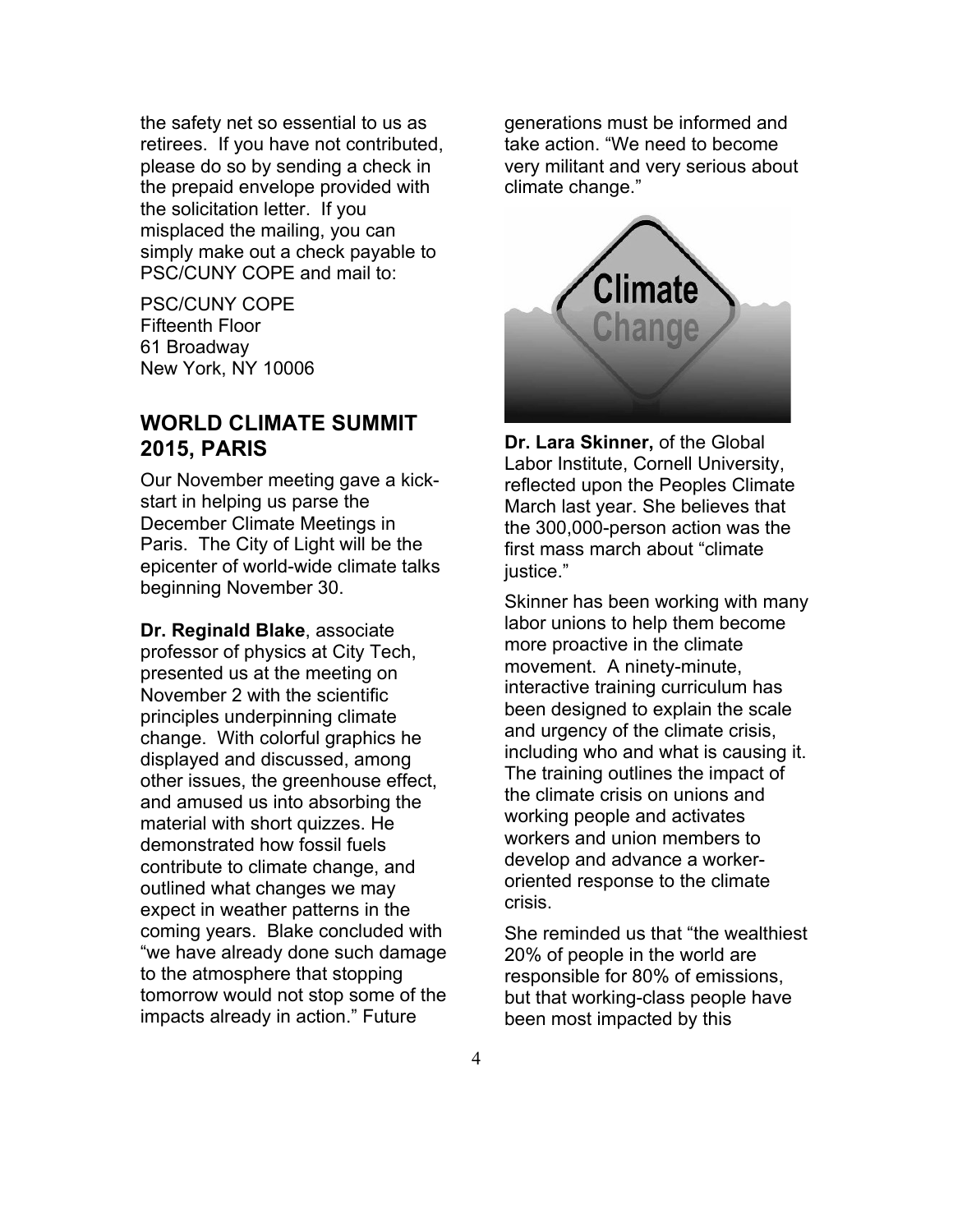problem." The impacts of climate change are not felt equally, with the greatest burdens placed upon the least wealthy, "exacerbating existing inequalities."

We all know about the huge sums of money being spent in political lobbying, and in funding climate change deniers by the fossil fuel industry. Skinner's work stressed that a pro-worker, pro-labor strategy can create a movement from below, and advance a climate jobs initiative for New York State. By promoting clean energy and union jobs in the solar and wind power industries, labor can address both the climate crisis and the crisis of inequality.



**Sean Sweeney,** of the CUNY Murphy Institute, focused on what to look for and what might be missing in the Paris talks. Today, most new emissions are coming from China; with the most cumulative emissions coming from the U.S. (21% with 5 % of the world's population). The Kyoto treaty of 1997 expired in 2012. Attempts were made in

Copenhagen, in 2009, to fashion a new treaty, which would enforce an 80% reduction by 2050, based on 1990 levels, with a goal to limit warming to within 2 degrees Celsius. But, Copenhagen, Sweeney reported, "was a fiasco." Several governments, including the U.S., supported a plan whereby each country would state what it was prepared to do to meet a 2-degree benchmark. Yet scientists are now indicating that the benchmark should be 1.5 degrees Celsius.

Sweeney argued that if the Paris agreement results in a standard of around 2 degrees of warming, "this will be hailed as a massive success in the media." But he cautioned, "that it is not where it needs to be." Also, the agreement doesn't take effect until 2020, with emissions continuing to rise within developing and developed economies. In regard to the labor movement and its strategy, Prof. Sweeney observed:

"The U.S. has always been held back by some unions that are active in the climate debate. They are afraid that a stronger agreement might have an effect on their [i.e. fossil fuel, auto and related construction] industries."

Following the meeting, John Hyland and others called together a newly forming **PSC Climate Justice Working Group**. Its next meeting will be in the Union Hall following the chapter meeting on December 7, 3- 4:30 PM. Interested activists are encouraged to attend!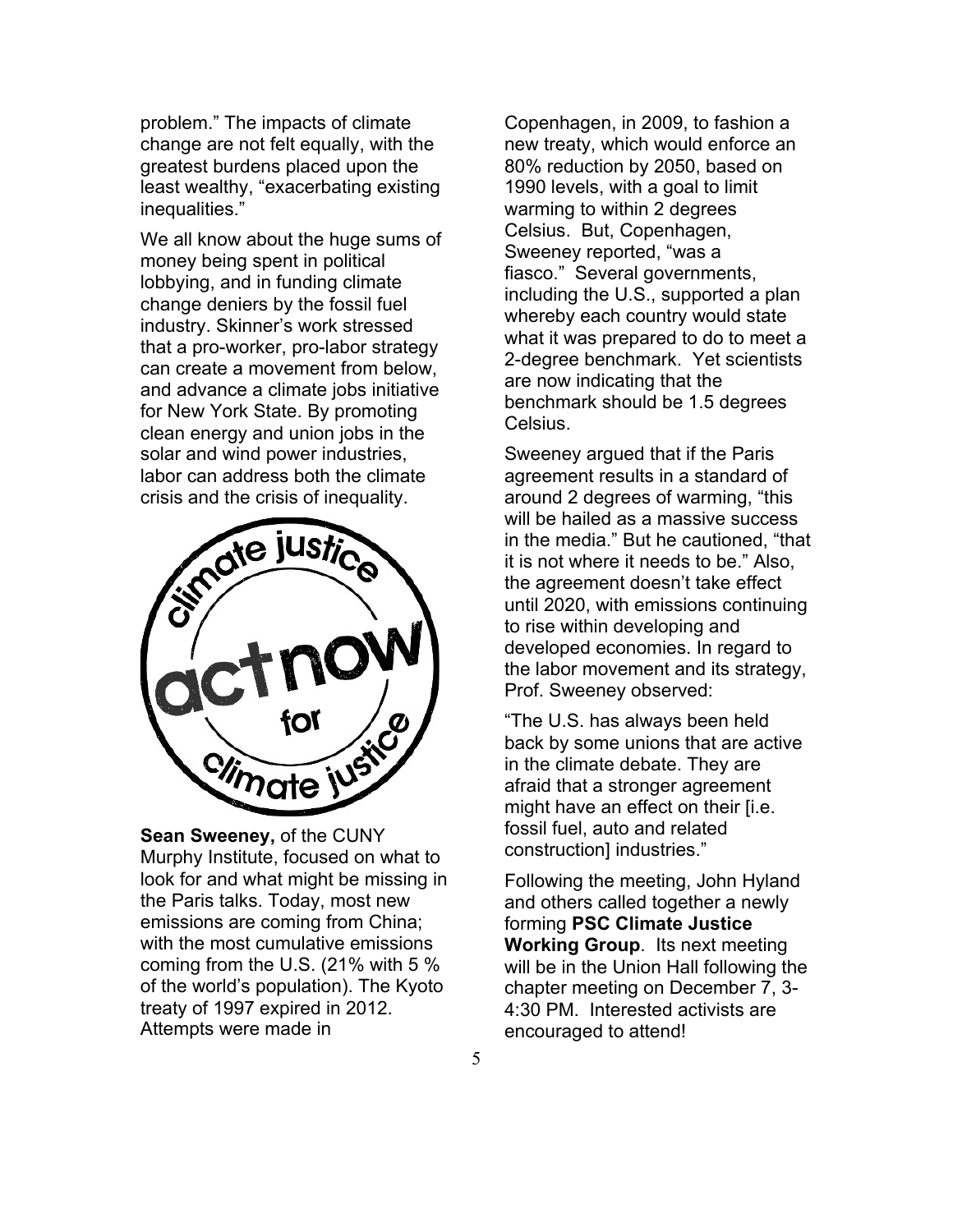-Joel Berger

College of Staten Island, Retired PSC Retirees Vice Chairperson

## **RETIREES IN THE STRUGGLE**

Jim Perlstein, Cecelia McCall and I had the "pleasur"' of being retirees who took part in the **November 4 civil disobedience action** in support of the PSC bargaining team. Linking arms, we sat down in front of the CUNY headquarters and chanted, "Tax the Rich, Not the Poor, Stop the War on CUNY!" and "No Contract, No Peace!" for fifteen minutes before being arrested.



It was energizing to be together with 52 other PSC members from many campuses, young and old, men and women. We continued to chant loudly and refused to budge as the police commander warned us we would be arrested if we didn't leave. As we were being handcuffed, we

were buoyed by the many hundreds of our colleagues (including my wife) who chanted and cheered for us.

My group of six arrestees spent two hours in a police van in the parking lot of One Police Plaza, with our arms handcuffed behind our backs. But the time passed quickly as we exchanged stories about our campuses and academic interests. We spent another few hours in a holding cell inside, in similar high spirits and with stimulating conversation.

When we were finally released, late in the evening Barbara Bowen and staff members were waiting for us with water, food and congratulations. I'm proud to be a member of a union with so many wonderful comrades eager to stand up for themselves and their students.

-Glenn Kissack Hunter College High School, Math PSC Executive Council Retiree

## **IN THEIR FOOTSTEPS: PSC RETIREES WALKED THE LOWER EAST SIDE**

**On October 19** about twenty retirees enjoyed a walking tour of the Lower East Side. Many retirees had personal association with this iconic community through friends and family. The tour's leader, Stephen Levine's knowledge and lively presentation made the experience enriching for us. Levine teaches *The History of New York City* at CUNY's Center for Worker Education.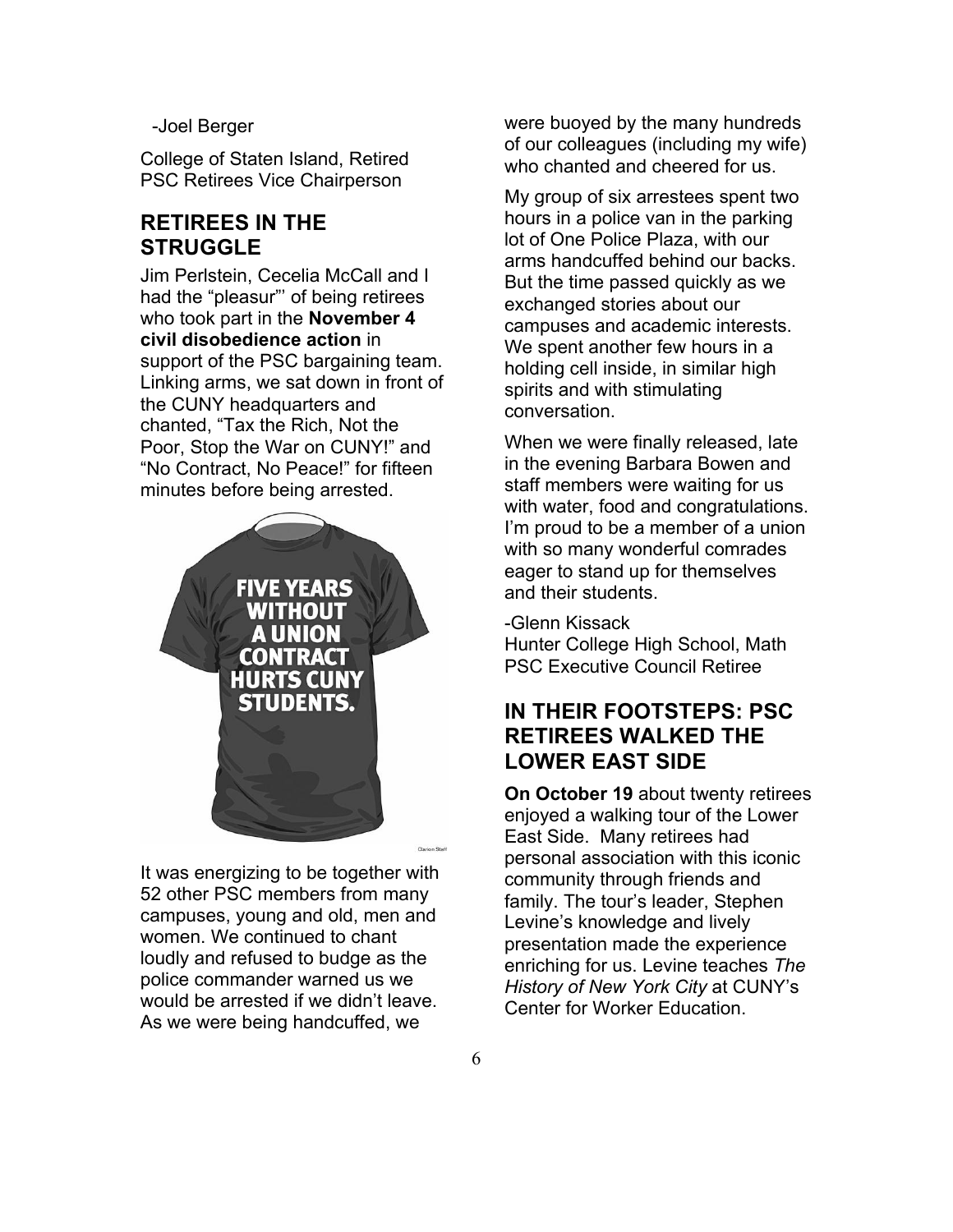The tour started at the famous Katz Deli and visited the Tenement Museum. We also had a chance to find out more about so many wellknown neighborhood markers: the Jewish Daily Forward, the Educational Alliance and the Henry Street Settlement House. We learned about the political debates that occurred on these streets and the numerous immigrant groups that called this neighborhood home.



Despite the chilly weather, we enjoyed a look back at a vibrant history and the current community of this special neighborhood. Thank you Stephen, for making this special outing possible. We look forward to additional tours in the future to learn about the past, present and future of New York City neighborhoods.

-Constance H. Gemson

LaGuardia Community College, Retired

## **STUDY ABOUT OLDER ADULTS WITH OR WITHOUT DEMENTIA**

PSC retirees are members of the Alliance for Retired Americans. The New York City chapter of the New

York State Alliance for Retired Americans held its monthly membership meeting on October 28. At that meeting, Dr. Wingyun Mak (Lehman College, department of psychology), explained the study she is conducting: Purpose in Life and Well-Being in Late Life.

Professor Mak wants to find out what purpose in life and well-being mean for older adults. She is interviewing 50 'normal' people and 50 people with mild to moderate dementia in order to compare the two groups and find out if there is a difference in the way they experience purpose and well-being. She will use the information she gets to develop community applications to improve the quality of life of older adults and older adults with dementia.

If you know someone who may want to participate in this study or would like more information, please contact Dr. Wingyun Mak, (718) 960-8717 or wingyun.mak@lehman.cuny.edu.

#### **Francine Brewer**

PSC Retiree Representative

#### **MONEY IN THE KITTY**

NYS Comptroller DiNapoli reports there the state will have a \$1 billion surplus to start the next fiscal year. That money could be used to fund an acceptable PSC contract including a sizable increase in the poverty-level salaries of adjuncts as well as prevent further tuition increases and raise the level of financial aid for needy students. Will it be used for that, or will the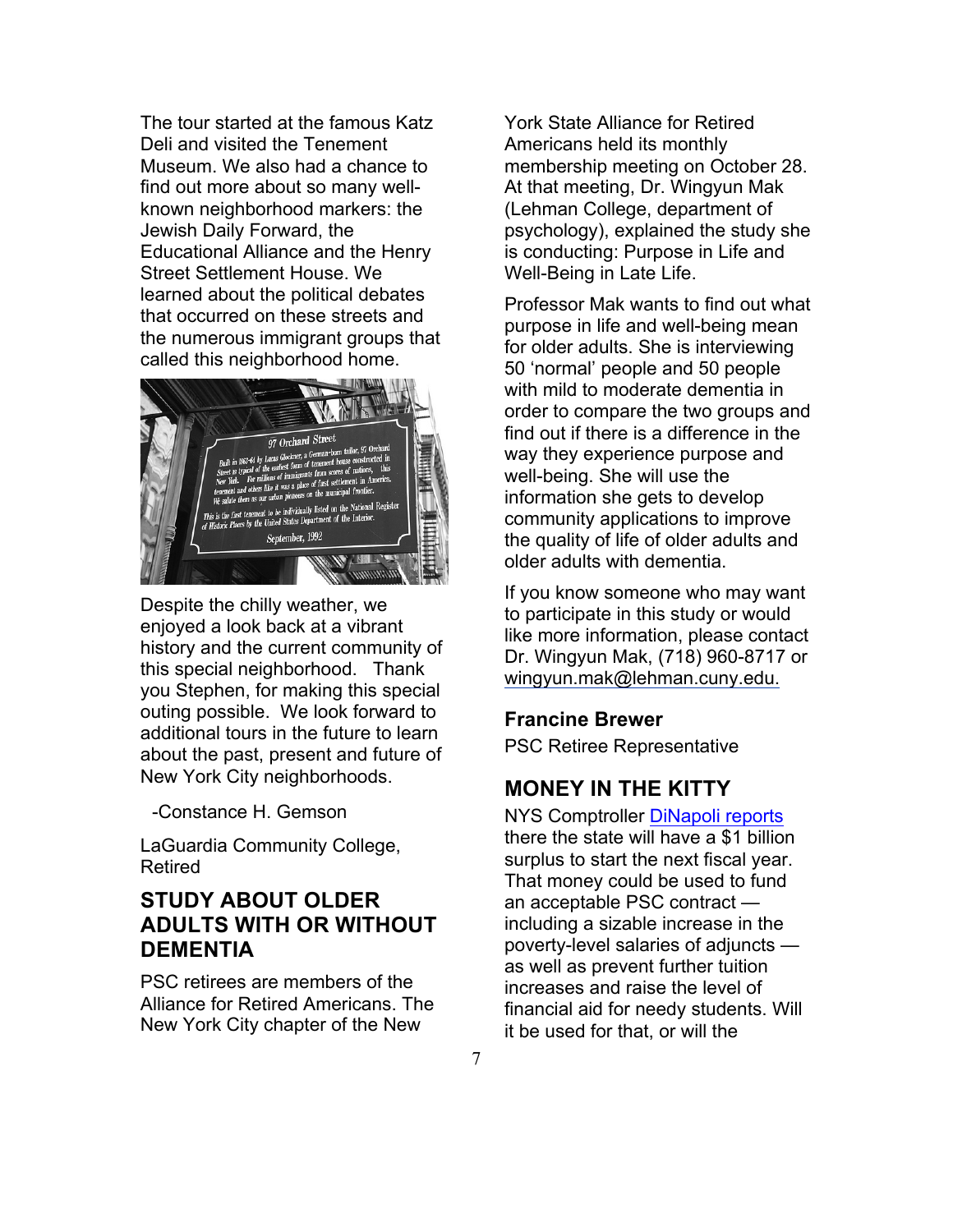Governor distribute more tax breaks to large banks and corporations and his wealthy backers?

## **TRANSITIONING TO AND WITH-IN RETIREMENT**

As we are finding out, retirement isn't one thing. There are many ways of transitioning into it, and indeed many changes we may initiate or encounter along the way. Email us and tell us your story about how and where retirement is taking you. Write to Joan Greenbaum, newsletter editor: joanbaum@ix.netcom.com.

#### **WEAVING INTO RETIREMENT**

I learned to weave in San Miguel de Allende, Mexico on a sabbatical from City College in 1992. I then returned to Mexico every intersession and every summer to weave and have continued to do so after I retired in 2011. Now I spend a bit more time in the winter weaving in Mexico, and have had a number of shows both in Mexico and New York City.

I started in City College as a student in 1959 and began teaching there in 1969, so I have deep roots at CCNY. In retirement, I miss the students, and the chance to share my years of academic and political knowledge as well as being an advocate for the union.

The weaving here was done on the occasion of my 50<sup>th</sup> anniversary of graduating from CCNY. The name of the piece is "Lavender, my Lavender" The bottom panel is that color—and represents the school song of the same name. The center

panel has the well-known initials of the college. The top panel contains the words to which I have dedicated my life and which were a slogan during the many struggles for education I have participated in, as both a student and a teacher.



It now hangs in the Administration Building in City College. I want everyone who sees it to feel encouraged to see education as a right for all. In this piece I have woven together my history, my politics and my hope for the future.

Elizabeth Starčević Professor Emerita, City College of New York www.estarweaver.com